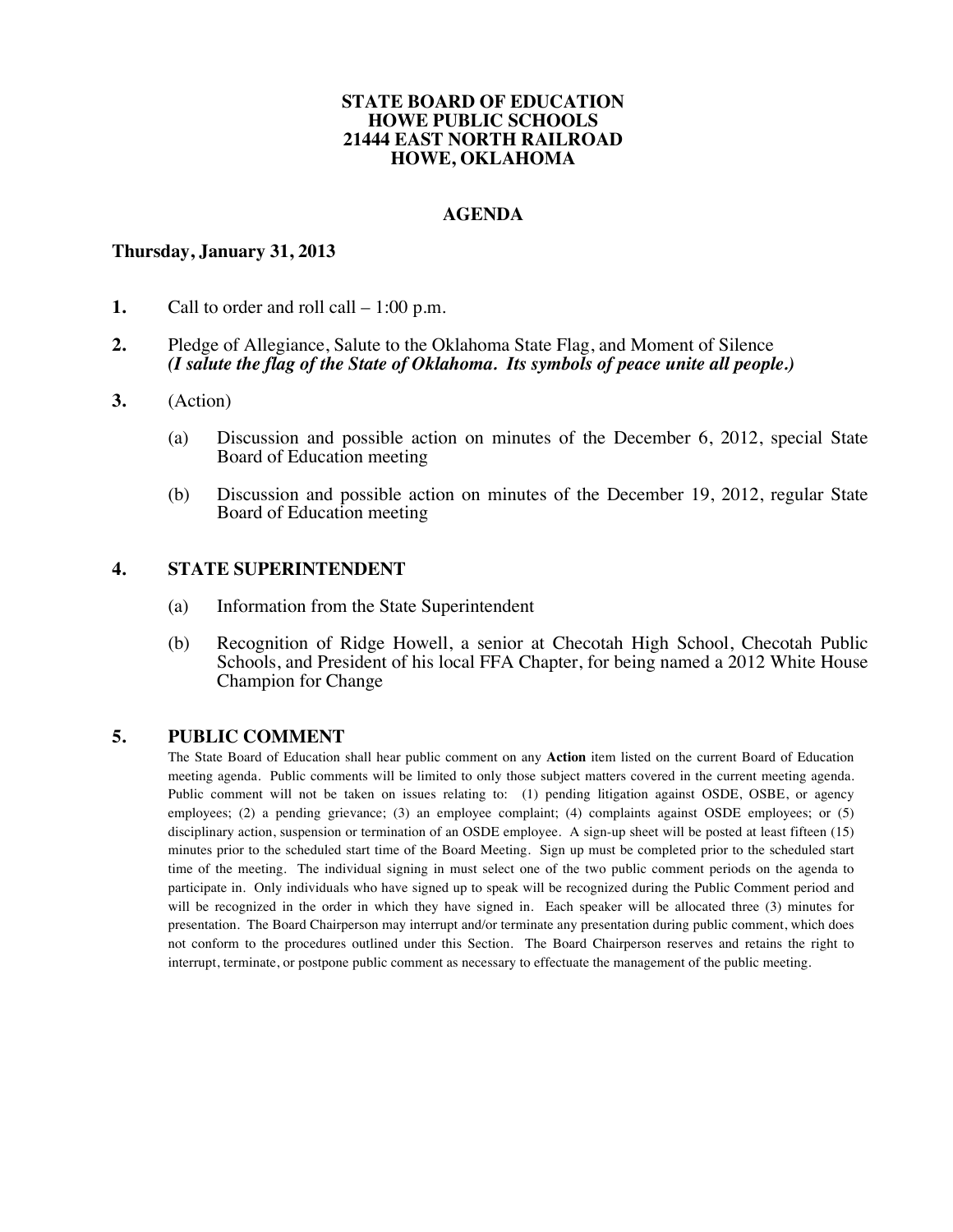### **6. CONSENT DOCKET** (Action)

Discussion and possible action on the following deregulation applications, statutory waivers, and exemptions for the 2012-2013 school year and other requests:

- (a) **Allow Two School Days in a 24-Hour Period – 70 O. S. § 1-111** Allen Public Schools, Pontotoc County Porter Consolidated Public Schools, Wagoner County
- (b) **Length of School Day - 70 O. S. § 1-109** Leach Public School, Delaware County
- (c) **Library Media Specialist Exemption – 70 O. S. § 3-126** Oklahoma City Public Schools, Oklahoma County Elementary Schools: Adams, Britton, Eugene Field, North Highland, Prairie Queen, Jackson Middle School, U. S. Grant High School
- (d) **Planning Period – OAC 210:35-9-41 and OAC 210:35-7-41** Haskell Public Schools, Muskogee County Jones Public Schools, Jones Middle School, Oklahoma County
- (e) **Library Media Services – OAC 210:35-5-71 and 210:35-9-71** Ringwood Public Schools, Major County
- (f) Request approval on recommendations from the Teacher Competency Review Panel for applicants to receive a license - 70 O. S. § 6-202
- (g) Request approval on exceptions to State Board of Education regulations concerning teacher certification – 70 O. S. § 6-187
- (h) Request approval of sponsorship/donation from Crest Fresh Market, Edmond, Oklahoma, to provide cookies and coffee for the Math and Science Partnership Day at the State Capitol – 70 O. S. § 3-104(12)
- (i) Approval requested to award Advanced Placement Vertical Team grants 70 O. S. § 1210.701-703
- (j) Approval requested to award Advanced Placement Training grants 70 O. S. § 1210.701-703
- (k) Approval requested to award Advanced Placement First-Time Materials and Equipment grants - 70 O. S. § 1210.701-703
- (l) Approval requested to award Advanced Placement Second-Time Materials and Equipment grants - 70 O. S. § 1210.701-703
- (m) Request for Bishop Public Schools, Comanche County, to use \$50,000 of its general fund to make expenditures for capital needs – OAC 210:25-5-4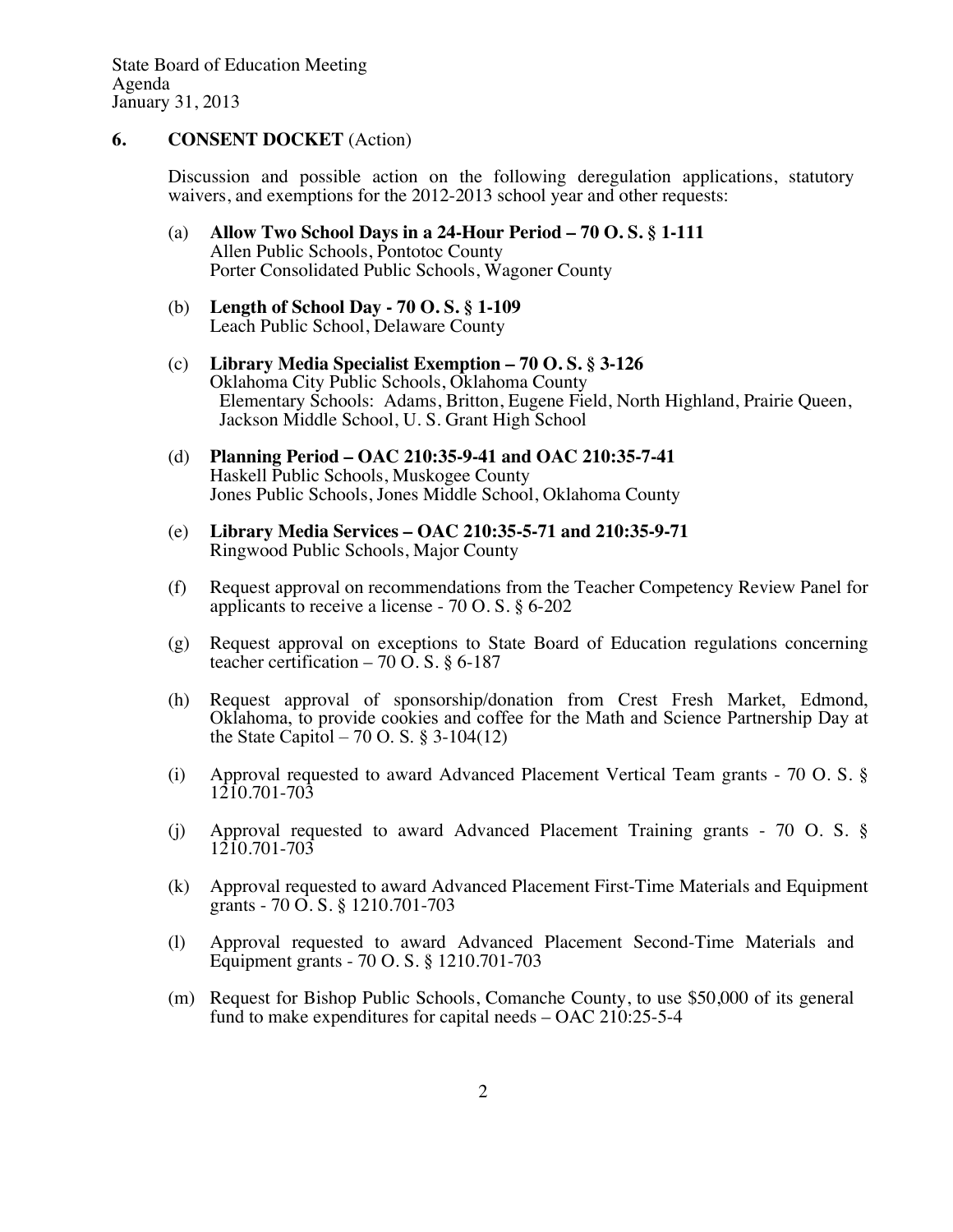- (n) Request approval for St. Elizabeth Ann Seton, an Oklahoma Private School Accreditation Commission (OPSAC) private school, wishing to participate in the Lindsey Nicole Henry Scholarships for Students with Disabilities program - 70 O.S. 13-101.2
- (o) Request approval of Qualified Zone Academy Bond (QZAB) allocations as authorized under the American Recovery and Reinvestment Act of 2009 (ARRA) – OAC 210:40-83-3

# **7. TEACHER CERTIFICATION – Jeff Smith, Executive Director**

Teacher Certification production report

# **8. ACADEMIC AFFAIRS**

### • **Office of Educational Support – Kerri White, Assistant State Superintendent**

- (Action) (a) Discussion and possible action to award six Reward School Grants to applicants for implementation of success and partnership activities with Priority Schools
	- (b) Update on the Teacher and Leader Effectiveness Evaluation System (TLE) implementation – **Laura McGee, Executive Director, Teacher and Leader Effectiveness**

# **9. FINANCIAL SERVICES – Mathangi Shankar, Director**

- (Action) Discussion and possible action on school districts who did not meet the Administrative Cost criteria for the 2011-2012 school year – 70 O. S. § 18-124 and 70 O.S. 5-135.2 - **Nancy Hughes, Executive Director, Financial Accounting**
	- (a) Thackerville Public Schools
	- (b) Cameron Public Schools
	- (c) Farris Public Schools

# **10. C3 SCHOOLS – Kimberly Richey, General Counsel**

Update on the charter school application submitted to the State Board of Education by Sequoyah Inc. – 70 O. S. § 3-132

# **11. CONSENT DOCKET – ACE Appeals** (Action)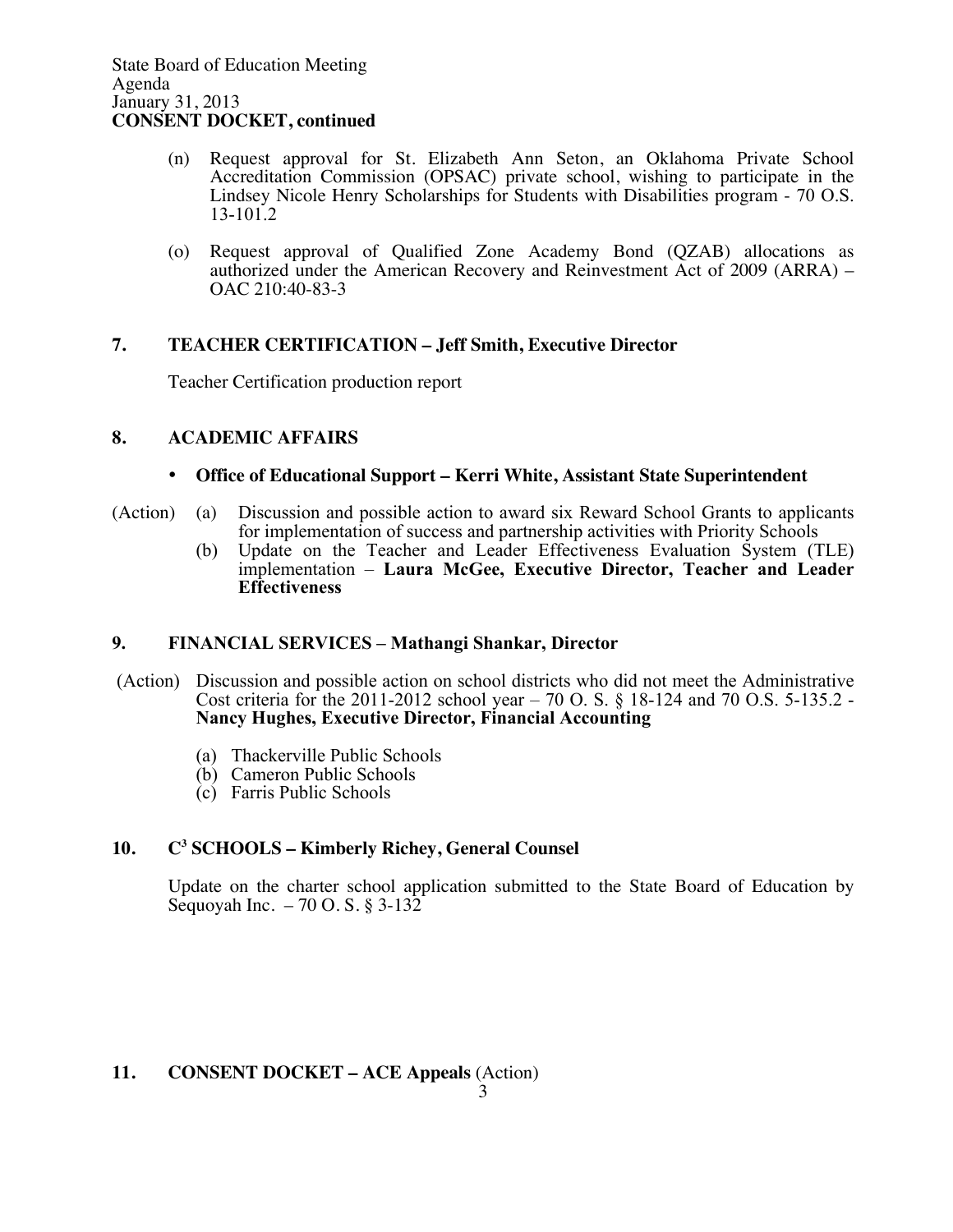State Board of Education Meeting Agenda January 31, 2013

> Discussion and possible action on the following Achieving Classroom Excellence (ACE) Appeal petitions filed with the Secretary of the State Board of Education pursuant to 70 O. S. § 1210.523 and OAC 210:10-13-16 as recommended by the ACE Appeals Committee:

#### (a) **Recommendation:**

Approval of the ACE appeal application of following student based upon verified evidence of being accepted into a selective University contained in OAC 210:10- 13-16 for granting an exception to ACE graduation requirements

Sapulpa 13-0002

- (b) Discussion and possible action to Convene into Executive Session for purposes of deliberating individual ACE appeals listed in Consent Docket – ACE Appeals Agenda Item 11 (a), pursuant to  $25$  O. S.  $\S 307(B)(8)$ 
	- (a) Convene into Executive Session
	- (b) Return to Open Session
	- (c) Possible action

### **12. PERSONNEL**

Discussion and possible action to Convene into Executive Session for the purposes of discussing the employment, hiring, appointment, promotion, demotion, disciplining or resignation of any individual salaried public officers or employees –appointment of Kalee Isenhour as Secretary of the State Board of Education, pursuant to  $25 \overline{O.S.}$  §  $307 \overline{B}(1)$ 

- (a) Convene into Executive Session
- (b) Return to Open Session
- (c) Possible action

# **13. LEGAL – Kimberly Richey, General Counsel**

Report on current rule promulgation – **Stephanie Moser-Goins, Assistant General Counsel**

### **14. NEW BUSINESS**

# **15. INFORMATION TO THE BOARD**

### **16. PUBLIC COMMENT**